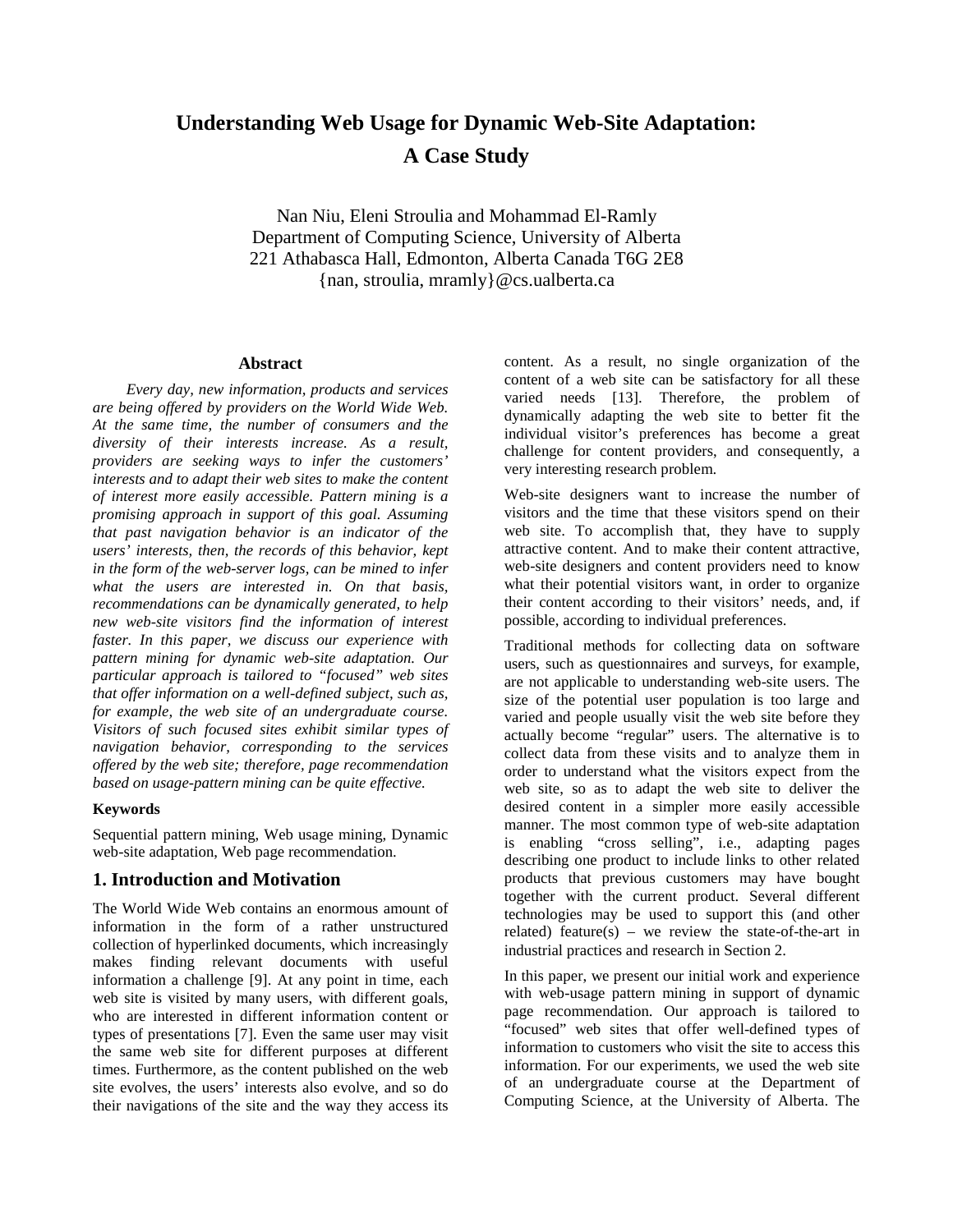basic intuition underlying our method is that users of such a focused site share a common purpose in accessing the site in question, which defines, to a great extent, their navigation and access behavior. Furthermore, the nature of the web-site content evolves in a regular way. For example, in our experiment, the users of the course web site are the course students, who are interested in accessing the information posted to the web site by the instructor team. The navigation behavior of the students is not simply browsing or exploring the web site; it is defined by their purposes, such as to retrieve lecture notes or to view their marks. At the same time, the content of the course web site is also updated in a regular manner, dictated by the timetable of delivering an undergraduate course during an academic term.

We believe that the pattern-mining approach is especially promising in the case of such focused web sites. Strong regularities in the structure and the evolution process of the web site and highly common visitor purposes are bound to result in consistent navigation behavior. Such consistent behavior should consequently result in frequently occurring patterns, corresponding to the purposes of the visitors. If this is the case, these patterns can also be effectively used to infer the purpose of future visits, to generate, at run time, recommendations so that information of interest to many early visitors could become more easily accessible to subsequent visitors. The second implication of the fact that a web site is focused is that personalization becomes less important. In the case of exploratory browsing, individual user differences are bound to have a more pronounced effect in the visitor's navigation behavior; when the visitors share well-defined common purposes, then their navigation behavior should be similar. Thus, a focused web site may become adaptive by monitoring the page-access behavior of its visitors, inferring their purposes as frequently followed patterns, and then using the extracted patterns to dynamically adapt its content for subsequent visitors that exhibit similar behavior.

Our approach is novel in several ways. First, we use a new pattern-mining algorithm, IPM [4, 5], for efficiently extracting approximate behavior patterns so that slight navigation variations can be ignored when extracting frequently occurring patterns. Second, the usage patterns, on the basis of which the web-site pages are adapted to include recommendations, are updated frequently and are sensitive both to changes in the website material and in the behavior of its visitors. Finally, our approach is fairly lightweight; it assumes that, because the web site is focused, there is a fairly homogeneous visitor type accessing it and it does not attempt to distinguish among different visitor groups.

The rest of this paper is organized as follows. In Section 2, we review the state-of-the-art in web usage monitoring and mining and web-site adaptation. In Section 3, we describe in detail our approach. In Section 4, we present our experimental results and we reflect on the effectiveness and efficiency of our method. Finally, we conclude, in Section 5, with some lessons we have learned and our plans for future work.

# **2. Related Practices and Research**

To better understand the demographic profile of its users, some web sites require their visitors to register themselves. The registration process usually involves providing information about their person, their interests and needs. The collected profiles of the registered users are then clustered to identify demographic constituencies in the visitor population; new users are then classified according to their demographics and their behavior is predicted to be similar to the behavior of the other members of their group. Although explicit user registration is effective in collecting rich information on the preferences of users, it has non-trivial disadvantages. The registration procedure is often time-consuming, and although it is similar across web sites, it is rarely shared; as a result, users find themselves providing the same information repeatedly. Furthermore, the information collected at the time a user is registered is assumed to be static and is not updated, which is clearly a seriously flawed assumption.

Explicit user feedback is another, often employed, solution to the problem of understanding web-site visitors' preferences. Many web sites gather feedback on the quality of the products they offer and the design of the site itself, by explicitly requiring their users to fill out questionnaire forms. However, visitors feel often annoyed and tend to ignore the questions or provide false information. Furthermore, the feedback collected through a general questionnaire is often too "shallow" to help the web-site designers to adapt their site to improve the navigation experiences of its users.

### **2.1 Web-Usage Mining**

Given the disadvantages of these explicit informationcollection approaches, recent research has focused on deploying data-mining methods for understanding and predicting web-site visitor behavior. Research in Web mining spans three areas: Web-content mining, Webstructure mining and Web-usage mining. Web-content mining refers to the mining of structured content from unstructured web pages. Applications include customer support, automated e-mail routing and reply, and knowledge management, such as document clustering, content categorization, and keyword extraction and associations [11]. Web-structure mining focuses on analyzing the link structure of the Web to identify interesting relationships and patterns describing the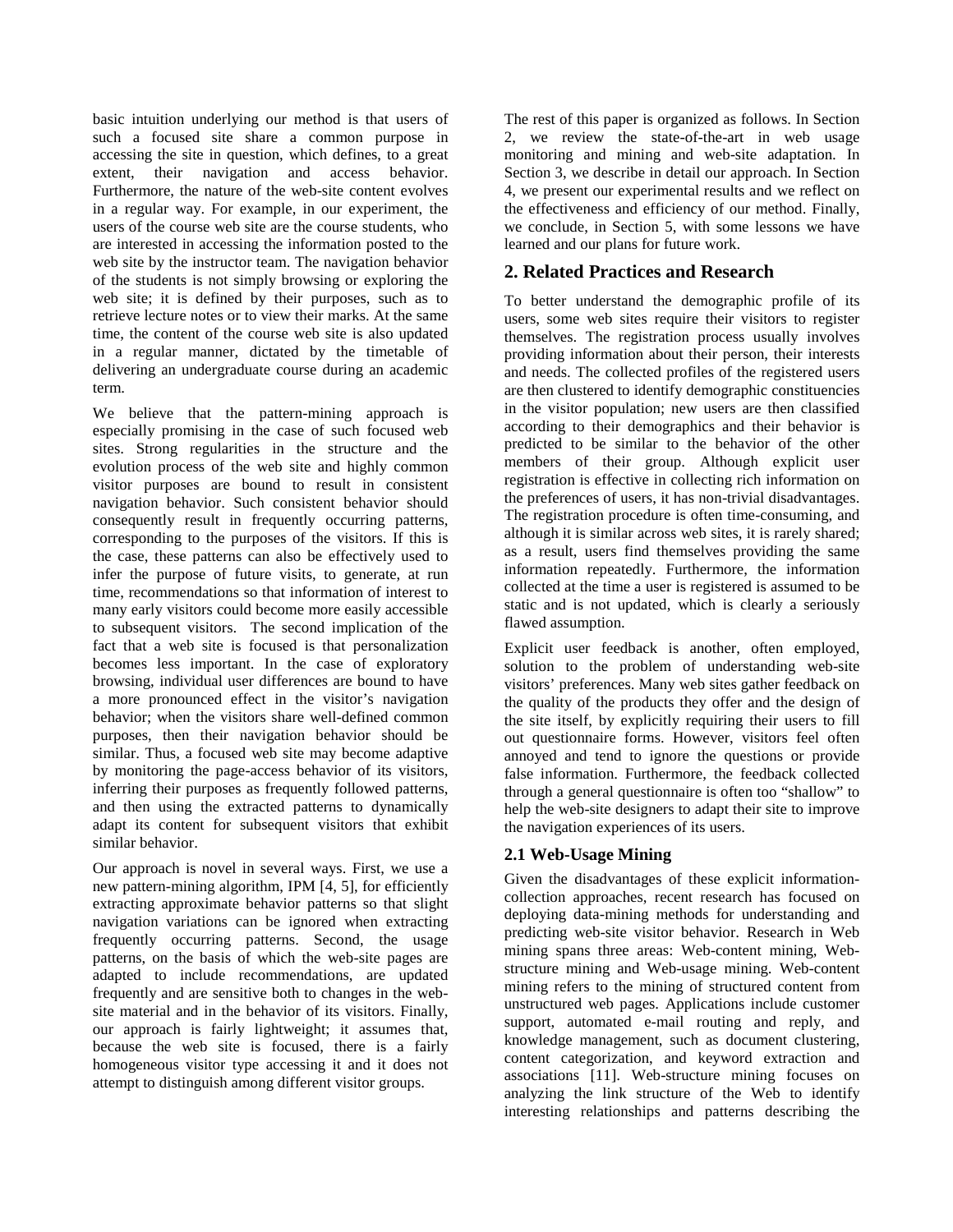connectivity of documents in the Web [6]. Such relationships are then used to retrieve relevant documents in response to user requests. Finally, Webusage mining focuses on analyzing the visitor's navigation of a web site to assess problems with its organization, such as long traversal paths for example, or to identify paths that lead to sales and cross-sales [11].

The work we discuss in this paper focuses solely on Web-usage mining. Web-usage mining aims at the development of techniques and tools to study the navigation behavior and access patterns of web-site visitors. These methods examine the data related to the usage of the pages of a web site, such as IP addresses, page references, and the date and time of access [3], to extract frequent access patterns. Access data can be obtained from the logs kept by the web-site server. An access pattern is a recurring sequential pattern among the entries in the web-server log [12]. For example, if various users repeatedly access the same series of pages, a corresponding series of log entries will appear in the log file, and this series can be considered as an access pattern.





Figure 1 depicts the architecture of an adaptive web site, based on web-usage mining. Such a web site, in addition to the regular database-supported web server, includes an additional component aimed at providing support for its adaptation capability. The "Adaptation Support" component consists of three sub-components: a preprocessor and a pattern miner to analyze the logs collected by the web server, and a recommender, to dynamically adapt the pages served by the web server with recommendations as additional links on these pages.

The preprocessing component translates the raw webserver logs into a set of "visitor sessions", which is the input necessary to the pattern-discovery process. The pattern-discovery component employs data-mining algorithms to discover regularities in the visitor navigation behavior, as captured in these sessions. This is the most crucial step of the whole adaptation-support component. The effectiveness of the web-site adaptation

depends on the quality of the discovered patterns, which, in turns, depends on a predefined criterion of interestingness. Finally, the recommender component monitors the navigation behavior of the site visitors, at run time. When this behavior matches a prefix of some of the discovered patterns, the recommendation component informs the page server to dynamically add appropriate links on the page to recommend the subsequent pages of the pattern.

### **2.2 Sequential Pattern Mining**

Sequential pattern functions, which are also known as temporal pattern functions, analyze a collection of items over a period of time. Sequential pattern mining (SPM) aims at extracting inter-session patterns such that the presence of a set of items is followed by another item in a time-ordered set of sessions or episodes [3]. The objective is, given a set of items, with each item associated with its own timeline of events, to find rules that predict strong sequential dependencies among different events. For example, when the identity of a customer who made a purchase is known, the collection of items bought can be analyzed. A sequential pattern function analyzes such collections of related items and detects frequently occurring patterns of products bought over time. By using this approach, marketers can predict future purchase patterns that may be helpful in placing advertisements aimed at certain user groups.

Similarly, SPM can be used to discover time ordered sequences of URLs visited by web-site users, in order to predict future user behavior and offer the predictions as recommendations. Sequential patterns could reveal temporal relationships such as: *"70% of web users who visited /assignment1.html and then /assignment1\_hints.html, also accessed afterwards in the same session /lecturenots.html"*. Formally, a rule R generated from sequential patterns is a tuple  $R = \langle \langle a_1, a_2 \rangle$  $\therefore$  a<sub>i</sub>>, <c<sub>1</sub>, c<sub>2</sub> ... cj>> where, for  $1 \le k \le i$ , a<sub>k</sub> stands for a set of URLs in the antecedent part and, for  $1 \leq k \leq j$ ,  $c_k$ stands for a set of URLs in the consequent part. Both the antecedent and consequent parts take time constraints into consideration. Other types of temporal analysis that can be performed on sequential patterns include trend analysis, change point detection, or similarity analysis [3].

Another line of related research is association analysis, which discovers association rules showing attributevalue conditions that occur frequently together in a given set of data. Association analysis is widely used for market basket or transaction data analysis. These methods aim at finding intra-transaction patterns, whereas the problem of finding sequential patterns concerns the discovery of inter-transaction patterns. A pattern in the first problem consists of an unordered set of items whereas a pattern in the latter case is an ordered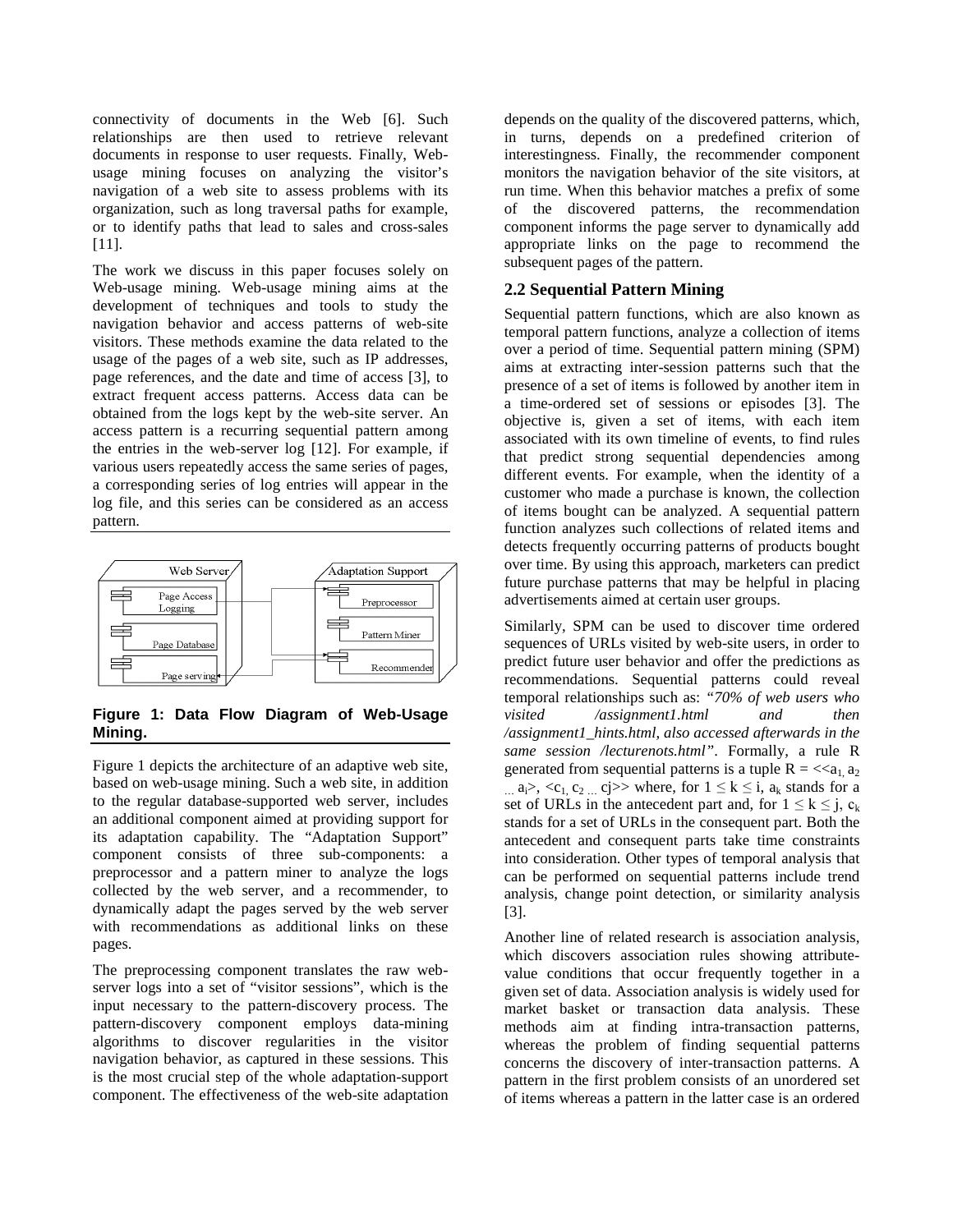list of sets of items [1]. A typical application of association-rule mining in web-site evolution can help designers restructure their web sites. This kind of restructuring does not take temporal properties into consideration.

Sequential pattern mining methods have been applied to problems in a variety of domains. In bio-informatics, SPM is applied to discover frequently occurring subsequences of amino acids that may uniquely define a specific aspect of the biological function of a cell [2]. In the area of systems monitoring, such as network monitoring, SPM is used to predict faults and abnormal performance patterns [14].

IPM [4, 5] is a sequential pattern-mining algorithm, designed to discover patterns in recorded traces of interaction between a legacy software system and its users, in order to discover models of frequent user tasks for legacy software reengineering purposes. In our work, we have adopted this algorithm to discover usage patterns in the navigation behaviors of web-site users. Most previous work in web-site recommendation based on mined patterns of usage behavior has relied on the Apriori algorithm [1]. Apriori addresses the similar problem of discovering that "if a user visits two documents in a site, then he will most likely also visit another document within a time period". Instead, IPM focuses on understanding the likely navigational sequences of the web-site visitors within a single session.

Analyzing web-server logs for exhibiting useful access patterns has already been the subject of extensive research. A flexible architecture for Web mining, called WEBMINER, and several data mining function are proposed in [3]. In [8], the authors present an architectural framework for Web-usage mining; they show that association rules and sequential patterns extracted from web-server logs enable prediction of users visit patterns, as well as a dynamic hypertext organization.

The web-usage mining system proposed in [10] is designed to support automatic personalization, i.e. taking into account the user's taste to provide automatically the right information. Traditional web mining patterns are of interest in those projects, such as: association rules, clustering, and so forth.

In [13], the author proposes an intelligent agent that supports the user in navigating a web site. The employed LCSA algorithm analyzes overall usage, web page content, web site structure and current user's actions. However, LCSA does not allow for accesses to spurious pages of the web site, which is possible with the approximate-pattern discovery method of IPM. The application developed in [13] mainly discusses patterns extracted based on association rules between URLs and

web users, without considering the evolution of these relationships over time. In our case study, we have explicitly studied the evolution of the patterns' relevance and the corresponding effectives of the pattern-based adaptation in time.

# **3. Dynamic, Run-time Page Recommendation**

Our approach to dynamic, web-site adaptation follows the general process discussed in Section 2, consisting of the preprocessing, pattern mining, and pattern recommendation steps.

In the preprocessing phase, the raw web-server log file is cleaned, i.e., all image, audio and video files' accesses are eliminated, and the distinct sessions it contains are identified. In many cases, preprocessing also involves the identification of the individual users accessing the web site. This is necessary when the adaptation process assumes the existence of different types of visitors; then, identifying the individual users is necessary for inferring different user profiles that can be used for profile-based adaptation at run-time. Our approach is tailored to "focused" web sites, for which, we assume, the navigation behavior of all users is dictated by the purposes supported by the web site and does not vary much according to individual user preferences. This assumption results in the simplification of the preprocessing phase, thus making the overall approach simpler.

Next, for the pattern-mining phase, the IPM [4, 5] algorithm is applied to the retrieved sessions, to identify frequently occurring navigational patterns. IPM is designed to recognize approximate patterns, i.e., patterns that may include spurious steps in addition to the essential pattern steps. Thus it is robust to noisy data, which is very likely to be the case with web-site navigation data.

Finally, the extracted patterns are used to generate page recommendations at run time. In our adaptive web-site prototype, currently under implementation, we plan to employ a simple user-authentication process that will simplify the run-time user-navigation monitoring and the recommendation of more relevant pages, when the extracted patterns become applicable.

## **3.1 Web-site Usage-trace Collection and Preprocessing**

The preprocessing phase consists of operations that process the available sources of information (HTTP server and auxiliary ones) and lead to the creation of an appropriately formatted data set to be used for knowledge discovery with the IPM algorithm. On an average size web server, access log files easily reach tens of megabytes per day, which causes the analysis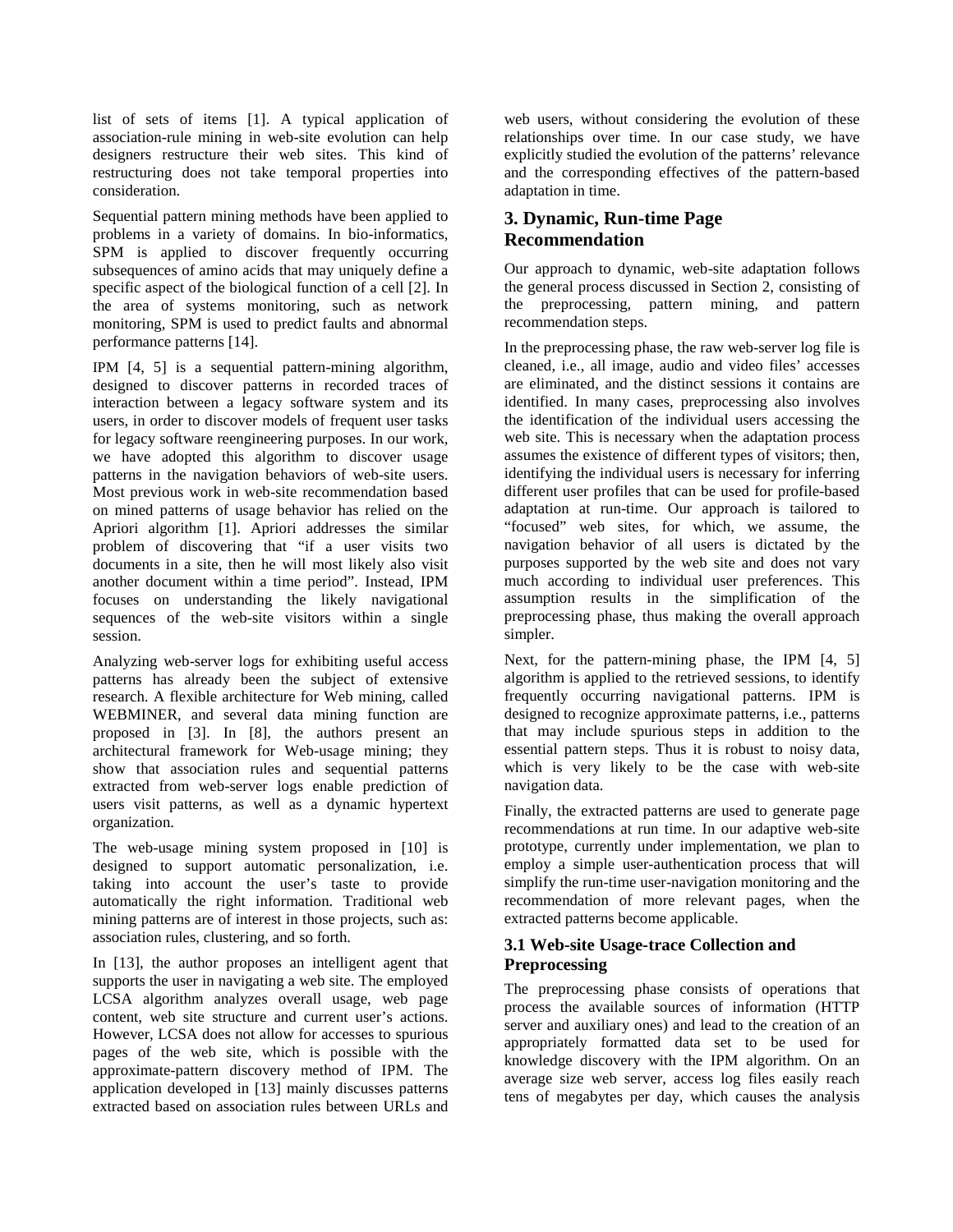process to be really slow and inefficient without an initial cleaning task.

Like most log analysis tools, our method employs a cleaning step to perform the following tasks. First, requests for URLs containing graphics, sounds, or video files are filtered out. Each time a browser accesses an HTML document, the images included are also requested, causing a corresponding number of accesses to be recorded in the log file of the server (unless images automatic load option of the client is switched off). These implicit accesses do not provide any information regarding the user's interests and can be eliminated from the log. They are identified based on the suffix of the URL name in the log file. For instance, all log entries with filename suffixes such as "gif", "jpg", "jpeg", "wav", "au", "ai", and "map" are removed following the predefined cleaning rules. The set of suffixes could be adjusted as needed for particular web sites, by appropriately configuring the log-cleaning criteria. Additional accesses may be filtered out, such as entries with script files such as "counter.cgi", records with particular code such as "HTTP status code equals to 404", which means resource is not found on the server, and accesses performed by agents such as crawlers, robots, or spiders.

Next, the names of the accessed URLs in the trace are standardized. A trailing slash may optionally be present in a URL name. In addition, the "www" in front of a URL is optional. This means that requests for "www.cs.ualberta.ca/~stroulia",

"http://www.cs.ualberta.ca/~stroulia/", and "http://cs.ualberta.ca/~stroulia" all refer to the same file, and they are all transformed to "http://www.cs.ualberta.ca/~stroulia".

The next preprocessing task is session identification. A server session is identified as a set of subsequent accesses to the web site by a client with the same IP, the same type of browser on the same operating system, within a particular time length. The timeout method assumes that the user is starting a new session if the time between page requests exceeds a certain threshold. If requests from a user appear over long periods of time in the web-server log file, it is very likely that the user has visited the web site more than once. Usually a 30 minutes timeout between sequential requests from the same user is taken in order to close a session [3].

Finally, the identified sessions are rewritten in runlength encoding, to satisfy the preconditions of the IPM algorithm. The sessions, originally represented as sequences of standardized URLs, may contain repetitions, for example, from "refresh" requests. These repetitions may result in missing useful patterns, since they will differentiate otherwise similar navigation behavior. In run-length encoding, immediate repetitions

of the same URL are substituted with the count of the repetitions followed by the URL being repeated.

# **3.2 Web-site Usage-Pattern Discovery**

The IPM algorithm discovers approximate patterns with insertion errors. It does not assume that the patterns of interest appear always the same; instead it allows for a maximum number of extra web pages to be included in the recorded pattern instances. Allowing insertion errors enables IPM to tolerate minor differences in the users' navigation of the web site; navigation segments with such noise will still be discovered as instances of the original pattern.

The input data to the algorithm are sequences of IDs drawn from an alphabet. In our case, the alphabet consists of the URLs accessed and recorded in the webserver logs after preprocessing. Additionally, the algorithm needs its user to input a pattern interestingness criterion. This criterion depends on five userconfigurable parameters and defines what patterns to look for in the input traces. The parameters are as follows:

- 1. the minimum and maximum pattern length;
- 2. the minimum number of occurrences (support) of a pattern to be considered interesting;
- 3. the maximum number of insertion errors allowed in the instances of the discovered patterns, i.e. the number of spurious URLs that IPM should tolerate in these pattern instances; and
- 4. the minimum score of a pattern.

The scoring function used, given a pattern *p*, is *score* (*p*)  $= \log_2 |p| * \log_2 support(p) * density(p)$ , where |p| is the length of *p*, *support*(*p*) is the support of *p* and *density*(*p*) is the ratio of  $|p|$  to the average length of the instances of *p*. Since these instances may include some noise, they might be longer than their pattern. For example, {2,4,3,4}, {2,4,3,2,4} and {2,3,4} are the available instances of a pattern,  $p1 = \{2,3,4\}$  with at most 2 insertions allowed. Hence,  $density(p1) = 0.75$ .

After preprocessing the web-server logs, URLs are given unique integer IDs to suite the input format needed for IPM. IPM retrieves all maximal patterns that meet the user criterion. A maximal pattern is a pattern that is not a sub-pattern of any other pattern with the same support.

IPM adopts a fairly standard search strategy in data mining literature. This strategy is to discover short or less ambiguous patterns using exhaustive search, possibly with pruning. Then the patterns that have enough support are extended to form longer or more ambiguous patterns. This process continues until no more patterns can be discovered. For a detailed description of the IPM algorithm and its variant, please refer to  $[4, 5]$ .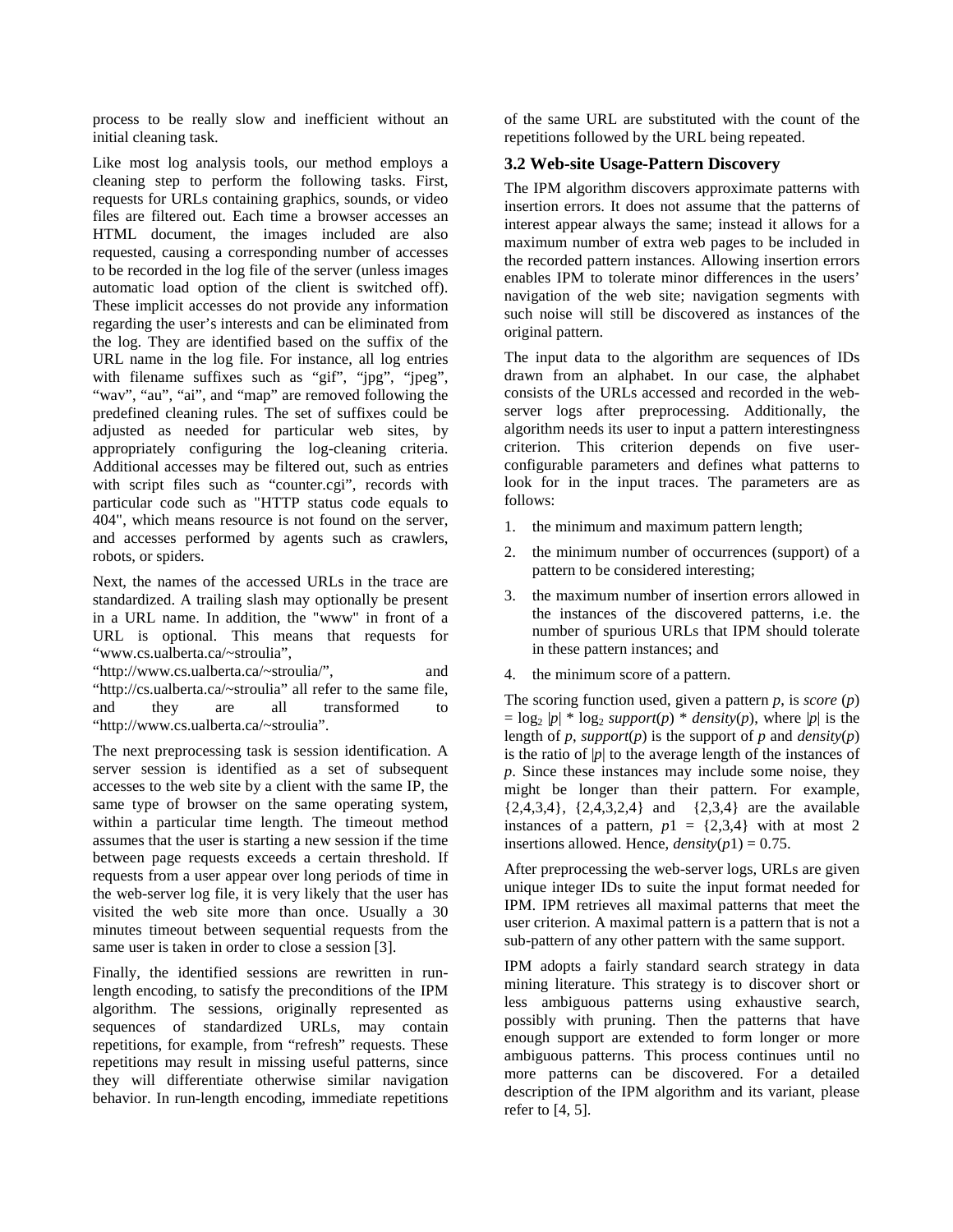### **3.3 Pattern-based Recommendation**

The IPM algorithm extracts a set of sequential navigation patterns from the preprocessed web-server logs. Our method uses these patterns at run time, to generate recommendations for pages that new users of the web site may want to visit. To be able to do so, user session tracking and relevant pattern selection are the two necessary subtasks.

The HTTP protocol is, by design, stateless: it does not provide any support for establishing long-term connections between the web-site server and the user. Therefore, in order to track the user's navigation path in the web site, it is necessary to build an additional infrastructure. In our prototype adaptive web site, we plan to adopt the technique of dynamic page rewriting with hidden fields. When the user first submits a request to the web site, the server returns the requested page rewritten to include a hidden field with a sessionspecific ID. Each subsequent request of the user to the server will supply this ID to the server, thus enabling the server to maintain the user's navigation history. This session-tracking method does not require any information on the client side and can therefore be always employed, independently of any user-defined browser settings.

Since, at any point in time, the web server knows the recent navigation behavior of the user, it can examine it to see whether this behavior is the prefix of any of the collected patterns. If yes, then the suffixes of the relevant patterns may be offered as recommendations for subsequent navigation. The web-site recommendation generation is based on pattern selection. There might be several sequential patterns that the current visiting path satisfies. Among these potential useful patterns, we choose the patterns with highest scores, as defined by the IPM algorithm, as the basis for recommending subsequent navigation. Page rewriting is used to dynamically adapt the pages requested by the web-site users with the recommendations on new potential places to visit.

When a pattern-based generated link is added to a web page, the server increments the counter of how often the pattern in question has been instantiated; and when the user adopts the recommendation of a pattern, by invoking the corresponding link, the server increments that pattern's counter of how often it has been followed. By calculating the ratio of how many times a pattern has been followed to the number of times that the pattern has been generated, we can evaluate whether the pattern is effective in recommendation generation or not.

Consider, as a very simple example, a case where patterns  $p1 = \{1,2,3,4\}$  and  $p2 = \{1,2,5,6\}$  were discovered in recent server logs, and a new web-site user has visited pages 1, 2 (page 2 is the current page shown on the user's browser). If *score*(*p*1) is greater than  $score(p2)$ , then  $p1$  will be chosen to generate the runtime recommendation. The URLs corresponding to pages 3 and 4, will be included as hyperlinks at the top of page 2, offering a shortcut to page 4. Hence, if one of these recommendations is followed, it saves the user's time and eliminates some unnecessary navigation.

## **4. Experimental Evaluation**

We have evaluated our approach with an experiment on a real web site (http://ugweb.cs.ualberta.ca/~c301) of an undergraduate course at the Computing Science Department, University of Alberta.

At that time, the architecture described in Figure 1 was not yet completely in place; the preprocessing and pattern-mining components were fully implemented, but the run-time monitoring and page adaptation were not. The experiment was conducted on the logs collected by the non-adaptive web-server for the Winter 2002 academic term: from January  $7<sup>th</sup>$  to April 14<sup>th</sup>, 2002. We first used our pattern discovery and analysis methods to extract patterns in the students' behavior, for each week of the term. Then, we evaluated the quality of the recommendations that these patterns would have generated as follows. First, for each week, we identified, in the logs of the four subsequent weeks, prefixes of this week's patterns; they constitute the cases where the adaptive web site would have made a recommendation. If the navigation behavior, immediately following the identified pattern prefix, was to visit the recommended page, we inferred that the recommendation would have been successful.

## **4.1 Preprocessing**

The first step of the pattern-mining process was to preprocess the web-server logs. The result of preprocessing was the reduction of the average size of each day's log by 75.15%, and the average number of log entries goes down by 57.00% after removal of trivial records and run-length encoding of the identified sessions in the log file.

### **4.2 Pattern Discovery**

We processed the web server logs on a weekly basis, to coincide with the regular update cycle of the web site. Each weekend, instructors made certain that the lecture notes for the past week's lectures and the subsequent week's labs were posted. The first week is the week of Jan  $7<sup>th</sup>$ , and the last week is the week of April  $8<sup>th</sup>$ , 2002.

The graph of Figure 2 shows the numbers of discovered patterns when the pattern-qualification criterion in IPM is configured with different allowable insertion-error values. The minimum pattern length was set to be at least 5, and the minimum number of occurrences of a pattern was dynamically set to be 0.01% of the value of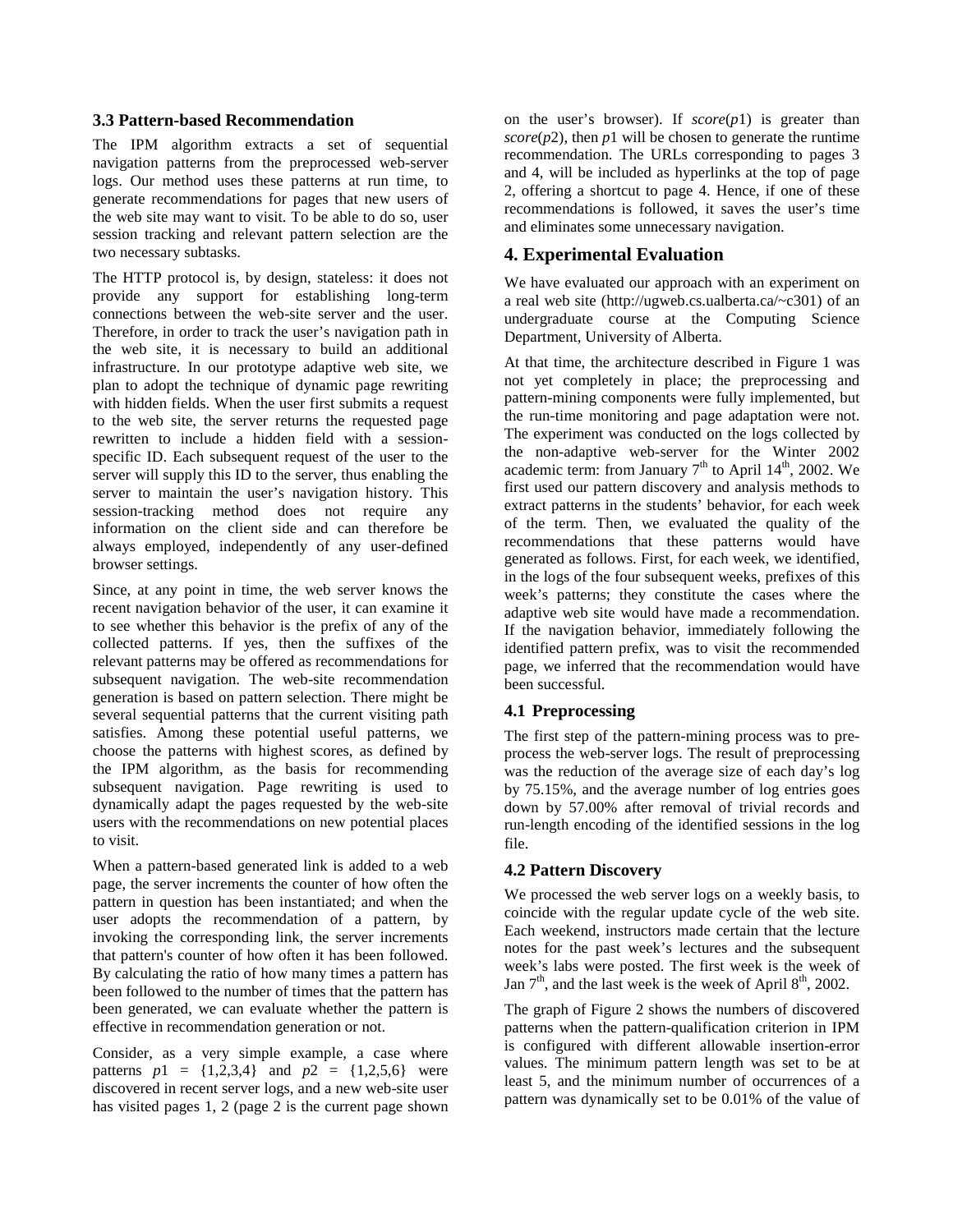the size of processed log. The maximum pattern length was not bounded in this experiment.

As can be seen from Figure 2, not surprisingly, the higher the number of insertion errors allowed, the more patterns were discovered. In fact, during weeks 3 and 11, almost no patterns were discovered when the error threshold was set to 0.

It is interesting to note in Figure 2 that, irrespective of the chosen insertion-error threshold, there are two peaks in the number of discovered patterns at weeks 5 and 14. One explanation for this effect is that both these weeks are followed by examinations: the midterm examination was on week 6 and the final examination followed week 14, which was the last week of the term. At these two points, the purpose of the navigation activities of all the visits to the web site would be more focused on preparing for the examination. This overall purpose makes the navigation more consistent, and as a result, more qualifying patterns are discovered. Similarly, week 11 shows a substantially lower number of patterns. This is probably because during week 12, the most important deliverable of the students' coursework was due and as a result, students did not visit the web site as frequently, since they were working almost exclusively on project development.

One surprising result in the graph of Figure 2, is the lack of any interesting effect during week 7. This was the "Reading week" of the Winter 2002 term, during which there are no classes or labs. In spite of the web site's "inactivity", the students seem to have visited in a manner similar to the past week, albeit much less frequently, as can be seen from Figure 6, which displays the number of sessions recorded each week.

To better understand how the students' navigation through the course web site evolved through the term, we also calculated how patterns "expired", i.e., we calculated how many of the patterns discovered in some week, were still valid patterns in the subsequent week. These results are shown in the graph of Figure 3. The histogram bars in this graph reflect the number of patterns (of length 3, 4 5, and 6) that were discovered each week. The plotted lines indicate the number of patterns, discovered during the week before, which were still valid patterns during the current week. Irrespective of length, there are substantially more new patterns than are old, which implies that navigation changes substantially on a weekly basis. This is a result we expected to find, since the web site is updated with new information on a weekly basis, which the students need to access.

### **4.3 Recommendation Generation**

To evaluate the quality of the recommendations generated based on the patterns discovered by IPM, we examined how often the recommendations that would have been generated at run-time, based on the discovered patterns, would have been followed by the web-site users. To that end, we discovered patterns in the navigation behavior of the web-site users during each of the fourteen term weeks. Then we computed the following two metrics: (a) how often these patterns would have been relevant in the four subsequent weeks, i.e., how many prefixes of these patterns exist in the web-server logs for these weeks, and (b) how often the recommendation generated based on them would have been followed, i.e., how often the users' behavior following the patterns' prefixes would have completed the pattern.

Our rationale for this design is that the content of the examined web site changes substantially on a weekly basis. Although changes, such as new lecture notes and announcement, are usually posted each lecture day, more substantial changes, such as assignments and grades, are updated weekly. Therefore, we want to exploit the natural update cycle of the examined site, to focus our pattern extraction in relatively stable time periods in the web-site evolution and our recommendation generation in periods following the time of pattern extraction. The graph in Figure 4 shows the relevance of the patterns discovered in week 1 during weeks 2, 3, 4, and 5. Shorter patterns are more relevant than longer patterns. Patterns of all lengths become decreasingly relevant as time passes.

The graph in Figure 5 shows the effectiveness of the recommendations based on the patterns discovered in week 1 during weeks 2, 3, 4, and 5. By effectiveness, we mean the percentage of times that recommendations were followed. Recommendations based on longer patterns were followed more often than recommendations based on short patterns. This effect is not surprising, since recommendations based on longer patterns are issued after a longer segment of the user's navigation has been matched to a pattern. There is not a very clear trend on whether or not the recommendation effectiveness drops as time passes. In fact, in Figure 5, one can see that, the effectiveness of the patterns discovered in week 1 is higher during week 5 than during week 2. However, there is no trend consistent across all weeks.

The product of pattern relevance multiplied by pattern effectiveness follows a more consistent trend through the term: it generally takes higher values for shorter patterns than for longer patterns and, as time passes, it decreases. More analysis is necessary in order to understand the usefulness of the pattern-based recommendations better.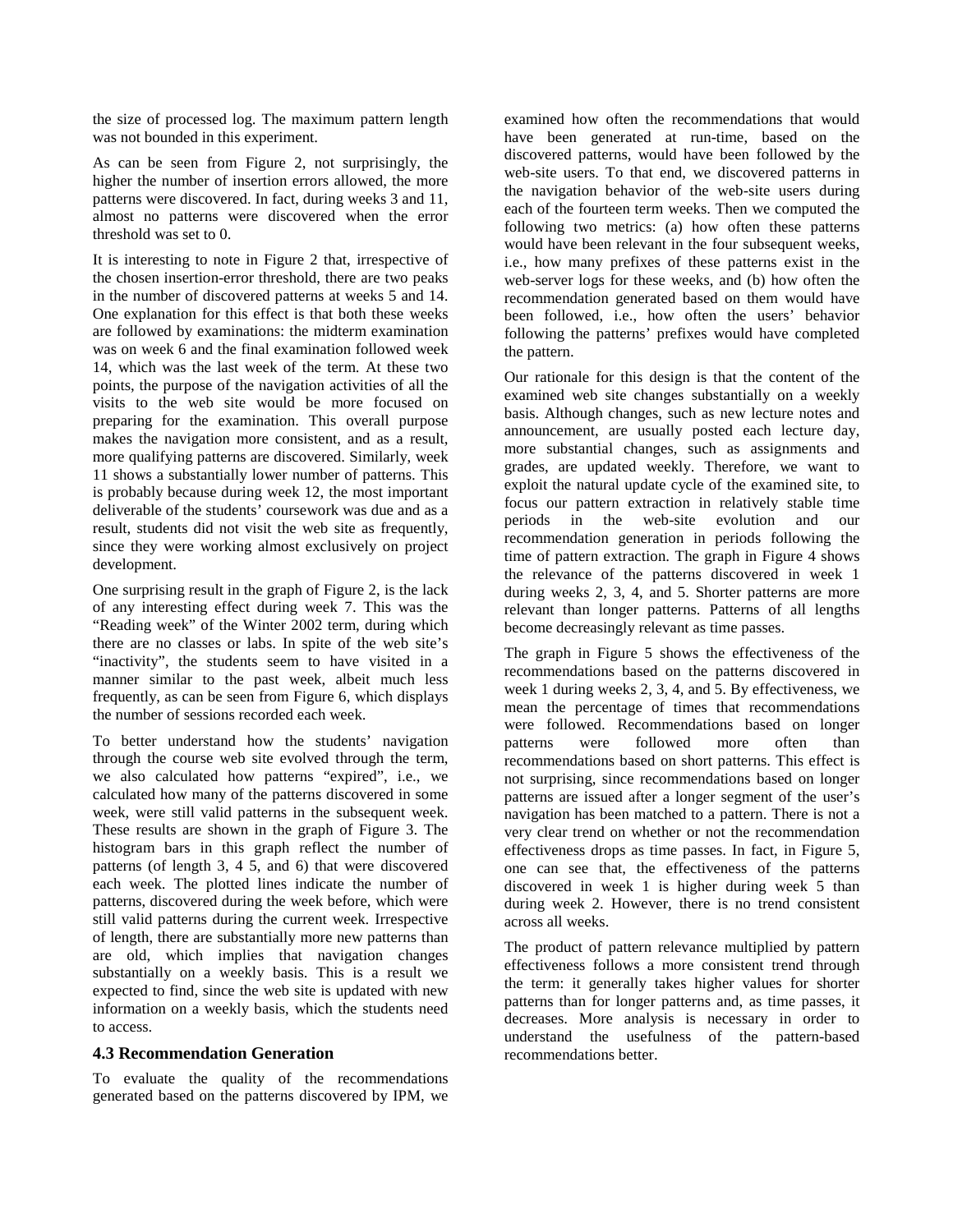### **5. Conclusions and Future Work**

In this paper, we presented a pattern-mining approach to dynamic adaptation of focused web sites. We defined "focused web sites" to be web sites that provide information in support of well-defined purposes and are therefore accessed by their users in patterns consistent with these purposes, and not in an exploratory browsing mode. We believe that these web sites are the most likely to benefit from pattern mining as a dynamic recommendation and adaptation mechanism.

Our method for pattern mining in support of focused web-site adaptation involves three steps. First, the webserver access logs are compacted to eliminate implicit accesses and the user sessions are identified. Next, the IPM algorithm is used to extract sequential patterns of the desired occurrence frequency, length and insertion errors. Finally, the extracted patterns are used to generate recommendations at run time for the web-site users who follow navigation paths similar to the pattern prefixes.

Our case study using a course web site indicates that, indeed, interesting and useful trends can be discovered in the navigation behavior of the web-site users, by applying IPM in the web-server logs. Our work is still in a preliminary phase and initial results shows that useful runtime recommendations can be generated using the discovered patterns. We have partially built the infrastructure necessary to support such a pattern-mining based capability for web-site adaptation, and we plan to use it to collect more data and evaluate our approach more extensively in the short-term future.

#### **Acknowledgements**

This work was supported by an IRIS-4 grant on "Knowledge management and service provision for mobile users" and ASERC, the Alberta Software Engineering Research Consortium.

#### **References**

- 1. Agrawal, R., Srikant, R., *Mining Sequential* Patterns, In Proceedings of the 11<sup>th</sup> International Conference on Data Engineering, ICDE, pp. 3-14, 1995.
- 2. Brejova, B., DiMarco, C., Vinar, T., Hidalgo, S. R., Holguin, G. and Patten, C, *Finding Patterns in Biological Sequences*, Unpublished project report for CS798G, University of Waterloo, Fall 2000 (http://monod.uwaterloo.ca/cs798/pattern.pdf).
- 3. Cooley, R., Mobasher, B. and Srivastava, J., *Web Mining: Information and Pattern Discovery on the*

World Wide Web, In Proceedings of the 9<sup>th</sup> IEEE International Conference on Tools with Artificial Intelligence, November 1997.

- 4. El-Ramly, M., Stroulia E. and Sorenson, P., *Recovering Software Requirements from Systemuser Interaction Traces*, In Proc. of 14 th International Conference on Software Engineering and Knowledge Engineering (SEKE'02), 2002.
- 5. El-Ramly, M., Stroulia, E. and Sorenson, P., *From Run-time Behavior to Usage scenarios: An Interaction-pattern Mining Approach*, In the Proceedings of the 8<sup>th</sup> ACM SIGKDD International Conference on Knowledge Discovery and Data Mining, July 2002, (to appear).
- 6. Kautz, H., Selman, B. and Shah, M., *The Hidden Web*, AI Magazine, 18(2) pp. 27-36, 1997.
- 7. Lavoie, B. and Nielsen, H. F., *Web Characterization Terminology & Definitions Sheet*, W3C Working Draft (http://www.w3.org/1999/05/WCA-terms/), 1999.
- 8. Masseglia, F., Poncelet, P. and Teisseire, M., *Using Data Mining Techniques on Web Access Logs to Dynamically Improve Hypertext Structure*, In ACM SigWeb Letters, 8(3) pp. 13-19, October 1999.
- 9. Mobasher, B., Jain, N., Han, E. and Srivastava, J., *Web Mining: Pattern Discovery from World Wide Transactions*, Technical Report TR 96-050, Department of Computer Science, University of Minnesota, 1996.
- 10. Mobasher, B., Cooley, R. and Srivastava, J., *Automatic Personalization Based on Web Usage Mining*, Communications of the ACM, 43(8) pp. 142-151, 2000.
- 11. Parsa, I., *Web-Mining: New Data Tools to Manage Web Strategy*, A Report from the Direct Marketing Association, (http://www.thedma.org/cgi/dispnewsstand?article=244)
- 12. Srivastava, J., Cooley, R., Deshpande, M. and Tan, P. N., *Web Usage Mining: Discovery and Applications of Usage Patterns from Web Data*, SIGKDD Explorations, 1(2) pp. 12-23, 2000.
- 13. Wang, X., *PagePrompter: An Intelligent Agent for Web Navigation Created Using Data Mining Techniques*, Technical report CS-2000-08, Department of Computer Science, University of Regina, 2000.
- 14. Weiss, G., *Predicting Telecommunication Equipment Failures from Sequences of Network Alarms*, In W. Kloesgen and J. Zytkow (eds.), Handbook of Knowledge Discovery and Data Mining, Oxford University Press, June 2002.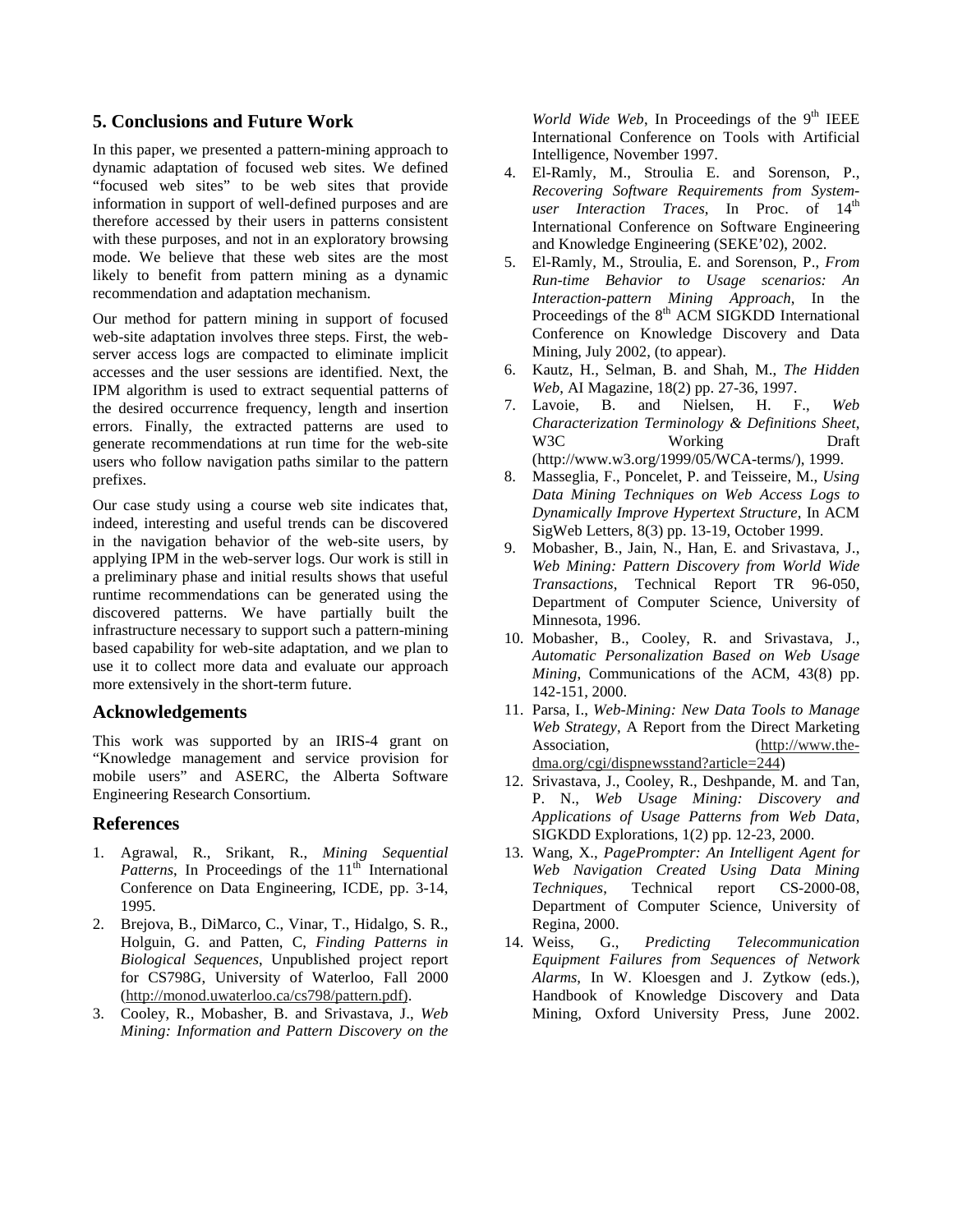

Figure 2: The patterns, of length >4 and with 0, 1, and 2 insertion errors, discovered each of the 14 **weeks of the term.**



Figure 3: The new patterns, of length 3, 4, 5 and 6, discovered each week and the valid patterns of the **week before.**